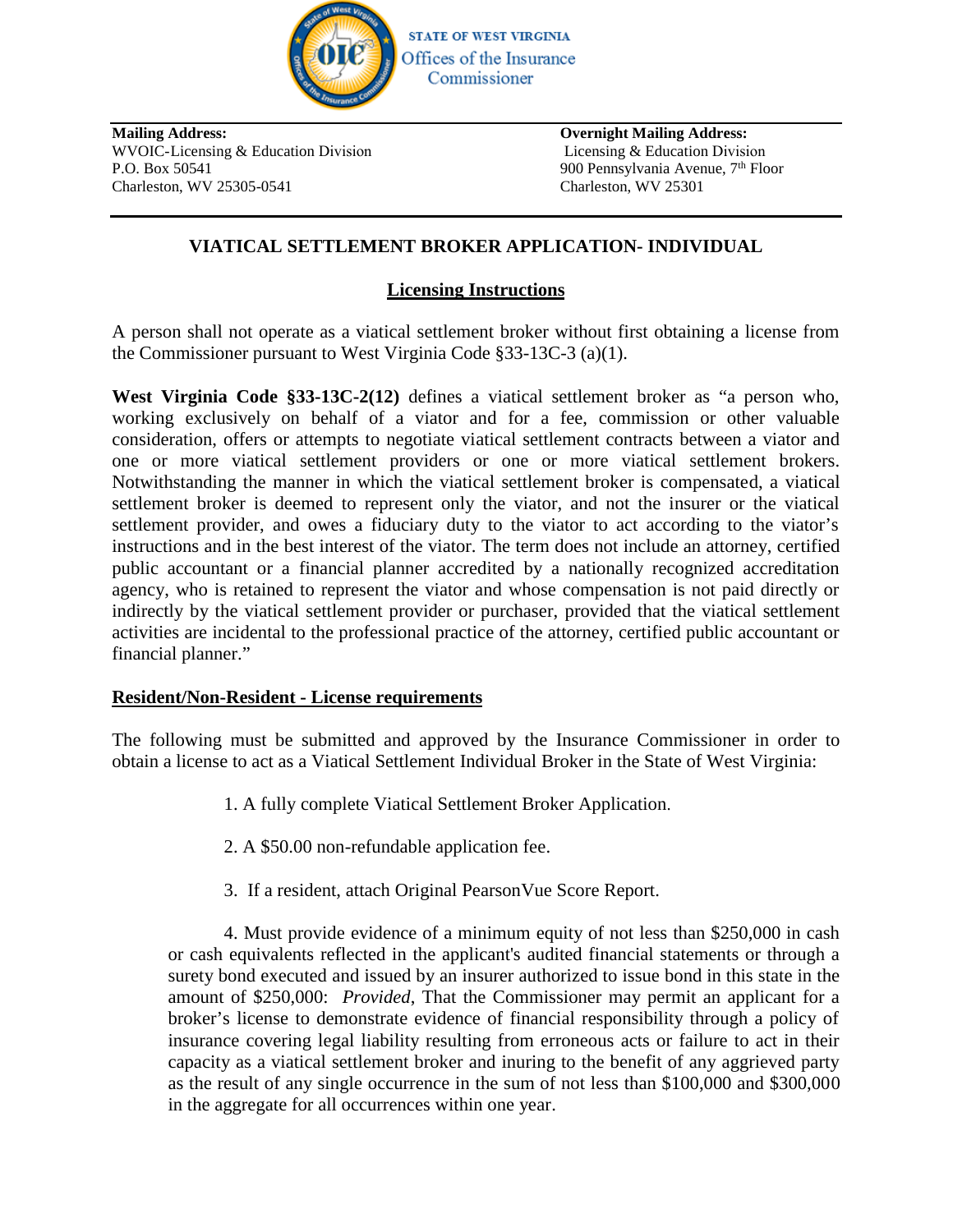### 5. Provide an anti-fraud plan that meets requirements of West Virginia Code §33-

#### 13C-14:

- Viatical settlement contracts and applications for viatical settlements, regardless of the form of transmission shall contain the following statement or a substantially similar statement: "Any person who knowingly presents false information in an application for insurance or viatical settlement contract is guilty of a crime and may be subject to fines and confinement in prison."
- A description of the procedures for detecting and investigating possible fraudulent viatical settlement acts and procedures for resolving material inconsistencies between medical records and insurance applications;
- A description of the procedures for reporting possible fraudulent viatical settlement acts to the commissioner;
- A description of the plan for antifraud education and training of underwriters and other personnel; and
- A description or chart outlining the organization arrangement of the antifraud personnel who are responsible for the investigation and reporting of possible fraudulent viatical settlement acts and investigating unresolved material inconsistencies between medical records and insurance applications.
- The anti-fraud initiatives will be reviewed on the relative size and budget of the submitting broker.
	- 6. Samples of all informational brochures.

7. For **Non-Resident** applicants, in addition to Items 1 – 6 above, the application must include proof of holding a Viatical Settlement Broker License in your home state **OR**, if your home state does not issue a Viatical Settlement Broker License, you must pass the WV Viatical Settlement Broker Exam.

Fees Must Be Paid By Check Or Money Order (No Cash) Payable To **WV Offices Of The Insurance Commissioner**. Fees Are Nonrefundable and Are Not Pro-Rated.

### **CONTINUING EDUCATION REQUIREMENTS**

An individual licensed as a viatical settlement broker shall complete on a biennial basis fifteen hours of training related to viatical settlements and viatical settlement transactions. Continuing Education Requirements apply to WV Resident Viatical Settlement Brokers AND to those WV Non-Resident Viatical Settlement Brokers who qualified for licensing by passing the WV Viatical Settlement Broker Exam.

- Of the fifteen hours required, 12 hours must be in viatical settlements and 3 hours must be in ethics.
- If a viatical settlement broker is also licensed as a producer the 3 hour ethics course can be used toward both licenses.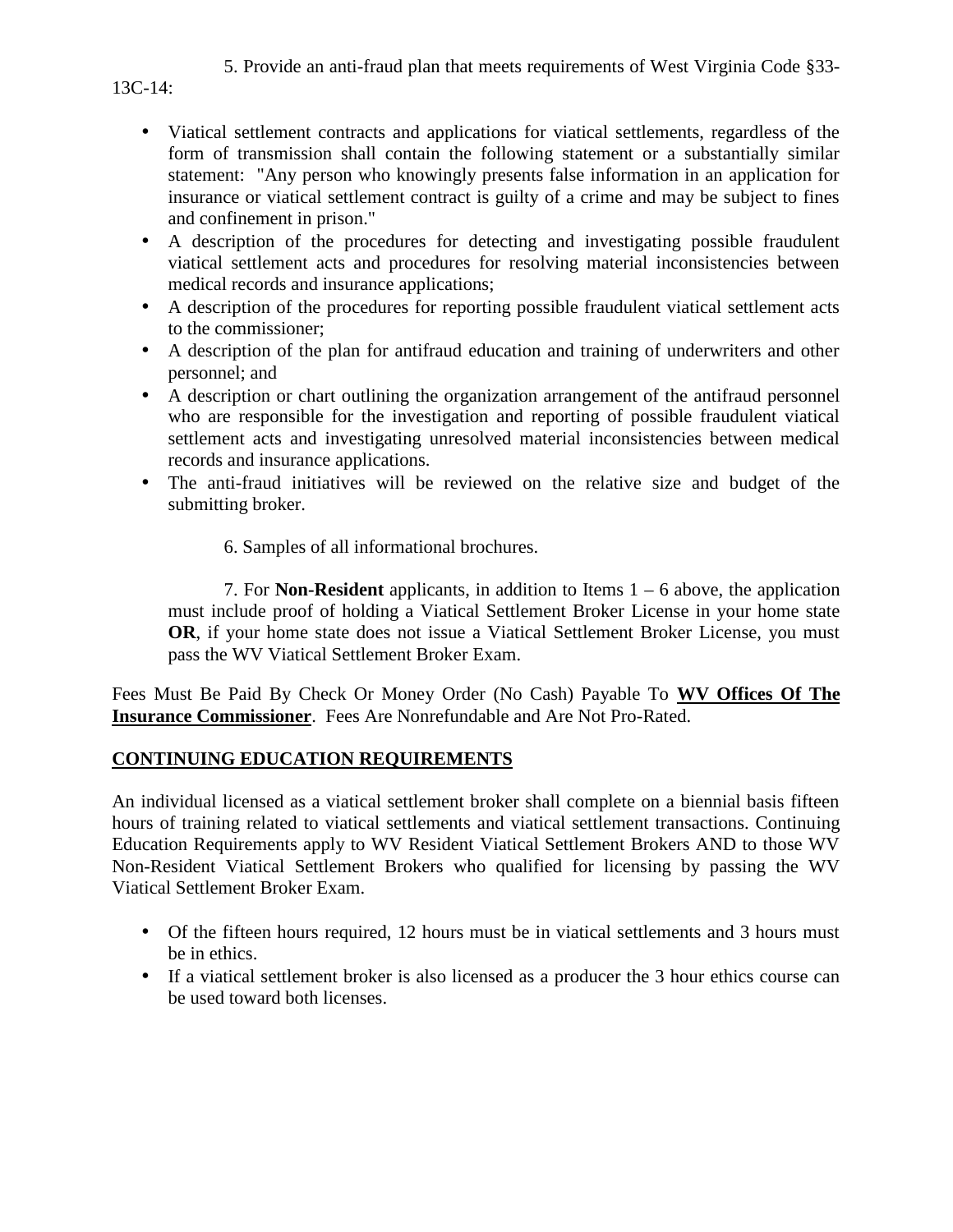

# **Viatical Settlement Broker License for Individual**

# Licensing & Education Division

# (Please Print or Type)

Please check the appropriate box for residency:

 $\Box$ 

Resident | Nonresident

Identify Home State \_\_\_\_\_\_\_

If applicable, Identify Home State License #

|                                                                             |                                                                                                                                                                                                                                                         |                                                                            | <b>GENERAL INFORMATION</b>     |                                                                                                                |                                  |                         |  |
|-----------------------------------------------------------------------------|---------------------------------------------------------------------------------------------------------------------------------------------------------------------------------------------------------------------------------------------------------|----------------------------------------------------------------------------|--------------------------------|----------------------------------------------------------------------------------------------------------------|----------------------------------|-------------------------|--|
| Soc. Security Number                                                        |                                                                                                                                                                                                                                                         | If assigned, National Producer Number (NPN)                                |                                |                                                                                                                |                                  |                         |  |
|                                                                             |                                                                                                                                                                                                                                                         |                                                                            |                                |                                                                                                                |                                  |                         |  |
| If applicable, NASD Individual Central Registration Depository Number (CRD) |                                                                                                                                                                                                                                                         | Yes $\Box$                                                                 |                                | Are you affiliated with a financial institution/bank?<br>$No$ $\Box$                                           |                                  |                         |  |
| JR./SR.etc<br>Last Name                                                     |                                                                                                                                                                                                                                                         | First Name                                                                 |                                | Middle Name                                                                                                    |                                  | Date of Birth<br>(year) |  |
| Residence/Home Address (Physical Street)                                    |                                                                                                                                                                                                                                                         | P.O. Box                                                                   | City                           |                                                                                                                |                                  | Zip                     |  |
| Home Phone Number<br>↑<br><b>Business Entity Name</b>                       | Gender (Check One)<br>Male $\square$<br>Female $\Box$                                                                                                                                                                                                   | Are you a Citizen of the United States? (Check One)<br>Yes<br>$\Box$<br>No | $\Box$                         | If No, of which country are you a citizen?<br>If No, you must supply proof of eligibility to work in the U.S.) |                                  |                         |  |
| <b>Business Address (Physical Street)</b>                                   |                                                                                                                                                                                                                                                         | P.O. Box                                                                   | City                           |                                                                                                                |                                  | Zip                     |  |
| <b>Business Phone Number</b><br>$\lambda$                                   | <b>Business Fax Number</b><br>$\left($<br>$\lambda$                                                                                                                                                                                                     |                                                                            | <b>Business E-Mail Address</b> |                                                                                                                | <b>Business Web Site Address</b> |                         |  |
| <b>Mailing Address</b>                                                      |                                                                                                                                                                                                                                                         | P.O. Box                                                                   | City                           |                                                                                                                | <b>State</b>                     | Zip                     |  |
| <b>Assumed Business Name/Trade Names</b>                                    |                                                                                                                                                                                                                                                         |                                                                            |                                |                                                                                                                |                                  |                         |  |
|                                                                             |                                                                                                                                                                                                                                                         | <b>AGENCY OR BUSINESS ENTITY AFFILIATIONS</b>                              |                                |                                                                                                                |                                  |                         |  |
|                                                                             | List your Insurance Agency Affiliations: (Complete only if the applicant is to be licensed as an active member of the business entity)                                                                                                                  |                                                                            |                                |                                                                                                                |                                  |                         |  |
| Fein#                                                                       | <b>NPN</b>                                                                                                                                                                                                                                              |                                                                            |                                | Name of Agency                                                                                                 |                                  |                         |  |
| Fein#                                                                       | <b>NPN</b>                                                                                                                                                                                                                                              |                                                                            |                                | Name of Agency                                                                                                 |                                  |                         |  |
| Fein#                                                                       | <b>NPN</b>                                                                                                                                                                                                                                              |                                                                            |                                | Name of Agency                                                                                                 |                                  |                         |  |
| Fein#                                                                       | <b>NPN</b>                                                                                                                                                                                                                                              |                                                                            |                                | Name of Agency                                                                                                 |                                  |                         |  |
| Fein#                                                                       | <b>NPN</b>                                                                                                                                                                                                                                              |                                                                            |                                | Name of Agency                                                                                                 |                                  |                         |  |
|                                                                             | Account for all time for the past five years. Give all employment experience starting with your previous employer working back five years. Include full and part-time<br>work, self-employment, military service, unemployment and full-time education. | <b>EMPLOYMENT HISTORY</b>                                                  |                                |                                                                                                                |                                  |                         |  |
|                                                                             |                                                                                                                                                                                                                                                         |                                                                            | Month Year                     | From<br>Month Year                                                                                             | To                               | <b>Position Held</b>    |  |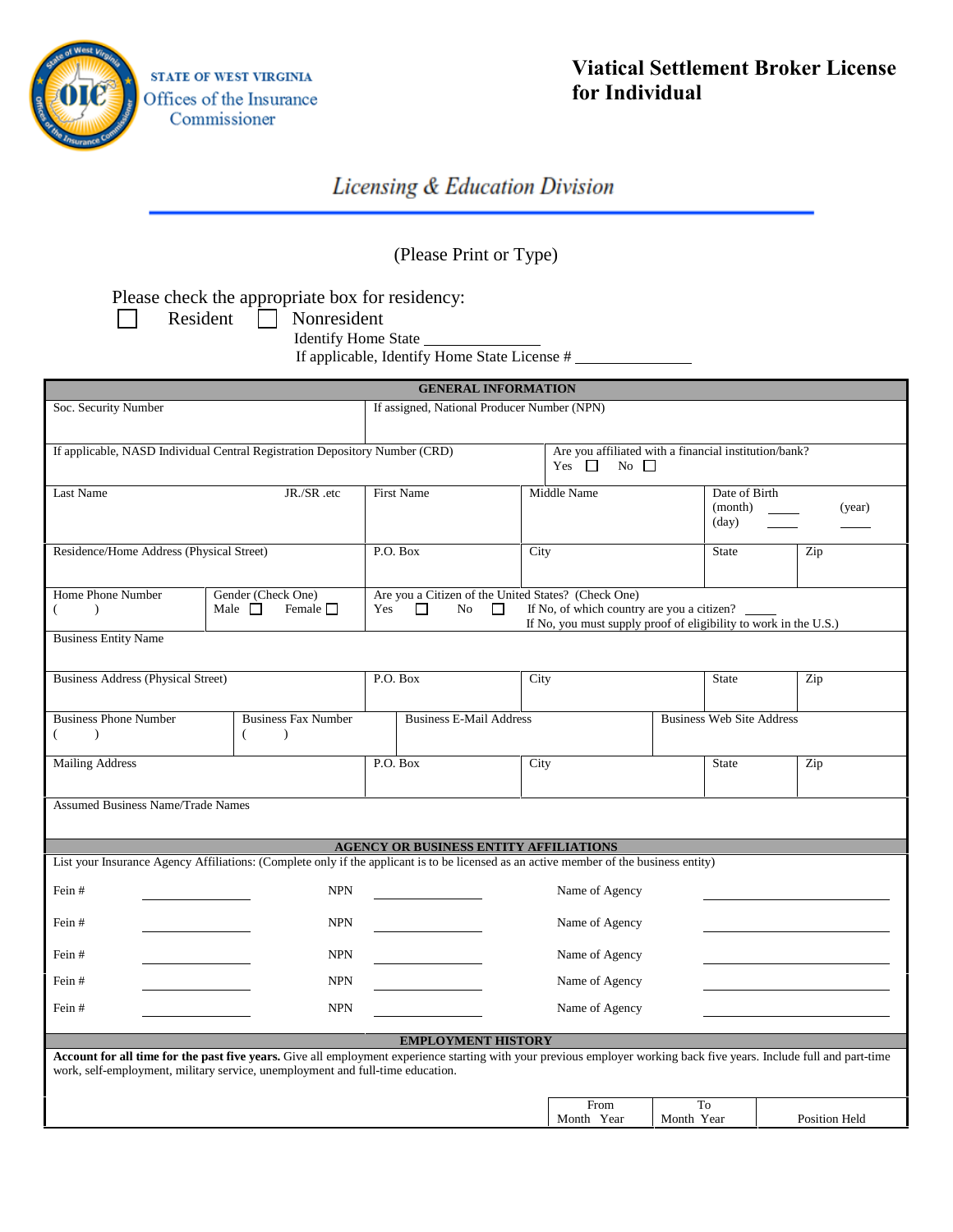# **VIATICAL SETTLEMENT BROKER APPLICATION- INDIVIDUAL**

| <b>Name</b>                                                                                                                                                                                                                                                                                                                                                                                                                                                                                                                                                                                                                                                                                                                                                                                                                                                                                                     |                                                                           |                                                                                                                                                                                                                                                                                                                                                                                                                                                                                                                                                                                                                                                                                                    |  |  |                                         |  |                 |
|-----------------------------------------------------------------------------------------------------------------------------------------------------------------------------------------------------------------------------------------------------------------------------------------------------------------------------------------------------------------------------------------------------------------------------------------------------------------------------------------------------------------------------------------------------------------------------------------------------------------------------------------------------------------------------------------------------------------------------------------------------------------------------------------------------------------------------------------------------------------------------------------------------------------|---------------------------------------------------------------------------|----------------------------------------------------------------------------------------------------------------------------------------------------------------------------------------------------------------------------------------------------------------------------------------------------------------------------------------------------------------------------------------------------------------------------------------------------------------------------------------------------------------------------------------------------------------------------------------------------------------------------------------------------------------------------------------------------|--|--|-----------------------------------------|--|-----------------|
| <b>City</b>                                                                                                                                                                                                                                                                                                                                                                                                                                                                                                                                                                                                                                                                                                                                                                                                                                                                                                     | <b>State</b>                                                              | <b>Foreign Country</b>                                                                                                                                                                                                                                                                                                                                                                                                                                                                                                                                                                                                                                                                             |  |  |                                         |  |                 |
| Name                                                                                                                                                                                                                                                                                                                                                                                                                                                                                                                                                                                                                                                                                                                                                                                                                                                                                                            |                                                                           |                                                                                                                                                                                                                                                                                                                                                                                                                                                                                                                                                                                                                                                                                                    |  |  |                                         |  |                 |
| <b>City</b>                                                                                                                                                                                                                                                                                                                                                                                                                                                                                                                                                                                                                                                                                                                                                                                                                                                                                                     | <b>State</b>                                                              | <b>Foreign Country</b>                                                                                                                                                                                                                                                                                                                                                                                                                                                                                                                                                                                                                                                                             |  |  |                                         |  |                 |
| Name                                                                                                                                                                                                                                                                                                                                                                                                                                                                                                                                                                                                                                                                                                                                                                                                                                                                                                            |                                                                           |                                                                                                                                                                                                                                                                                                                                                                                                                                                                                                                                                                                                                                                                                                    |  |  |                                         |  |                 |
| <b>City</b>                                                                                                                                                                                                                                                                                                                                                                                                                                                                                                                                                                                                                                                                                                                                                                                                                                                                                                     | <b>State</b>                                                              | <b>Foreign Country</b>                                                                                                                                                                                                                                                                                                                                                                                                                                                                                                                                                                                                                                                                             |  |  |                                         |  |                 |
| <b>Name</b>                                                                                                                                                                                                                                                                                                                                                                                                                                                                                                                                                                                                                                                                                                                                                                                                                                                                                                     |                                                                           |                                                                                                                                                                                                                                                                                                                                                                                                                                                                                                                                                                                                                                                                                                    |  |  |                                         |  |                 |
| City                                                                                                                                                                                                                                                                                                                                                                                                                                                                                                                                                                                                                                                                                                                                                                                                                                                                                                            | <b>State</b>                                                              | <b>Foreign Country</b>                                                                                                                                                                                                                                                                                                                                                                                                                                                                                                                                                                                                                                                                             |  |  |                                         |  |                 |
| Name                                                                                                                                                                                                                                                                                                                                                                                                                                                                                                                                                                                                                                                                                                                                                                                                                                                                                                            |                                                                           |                                                                                                                                                                                                                                                                                                                                                                                                                                                                                                                                                                                                                                                                                                    |  |  |                                         |  |                 |
| <b>City</b>                                                                                                                                                                                                                                                                                                                                                                                                                                                                                                                                                                                                                                                                                                                                                                                                                                                                                                     | <b>State</b>                                                              | <b>Foreign Country</b>                                                                                                                                                                                                                                                                                                                                                                                                                                                                                                                                                                                                                                                                             |  |  |                                         |  |                 |
|                                                                                                                                                                                                                                                                                                                                                                                                                                                                                                                                                                                                                                                                                                                                                                                                                                                                                                                 |                                                                           | <b>BACKGROUND INFORMATION</b>                                                                                                                                                                                                                                                                                                                                                                                                                                                                                                                                                                                                                                                                      |  |  |                                         |  |                 |
|                                                                                                                                                                                                                                                                                                                                                                                                                                                                                                                                                                                                                                                                                                                                                                                                                                                                                                                 | statements submitted by the Applicant must include an original signature. | The Applicant must read the following very carefully and answer every question. All copies of documents must be certified. All written                                                                                                                                                                                                                                                                                                                                                                                                                                                                                                                                                             |  |  |                                         |  |                 |
| 1. Have you ever been convicted of a crime, had a judgment withheld or deferred, or are you currently charged with committing a crime?<br>$Yes$ No<br>"Crime" includes a misdemeanor, felony or a military offense. You may exclude misdemeanor traffic citations or convictions involving<br>driving under the influence (DUI) or driving while intoxicated (DWI), driving without a license, reckless driving, or driving with a<br>suspended or revoked license and juvenile offenses. "Convicted" includes, but is not limited to, having been found guilty by verdict of a<br>judge or jury, having entered a plea of guilty or nolo contendre, or having been given probation, a suspended sentence or a fine.<br>If you answer yes, you must attach to this application:<br>a written statement explaining the circumstances of each incident,<br>a)<br>a certified copy of the charging document,<br>b) |                                                                           |                                                                                                                                                                                                                                                                                                                                                                                                                                                                                                                                                                                                                                                                                                    |  |  |                                         |  |                 |
| c)                                                                                                                                                                                                                                                                                                                                                                                                                                                                                                                                                                                                                                                                                                                                                                                                                                                                                                              |                                                                           | a certified copy of the official document, which demonstrates the resolution of the charges or any final judgment.<br>If you have a felony conviction, have you applied for a waiver as required by 18 USC 1033?                                                                                                                                                                                                                                                                                                                                                                                                                                                                                   |  |  | N/A______ Yes______ No _____            |  |                 |
|                                                                                                                                                                                                                                                                                                                                                                                                                                                                                                                                                                                                                                                                                                                                                                                                                                                                                                                 |                                                                           | If so, was that waiver granted? (Attach copy of 1033 waiver approved by home state.)                                                                                                                                                                                                                                                                                                                                                                                                                                                                                                                                                                                                               |  |  | $N/A$ _________ Yes _______ No ________ |  |                 |
|                                                                                                                                                                                                                                                                                                                                                                                                                                                                                                                                                                                                                                                                                                                                                                                                                                                                                                                 |                                                                           | 2. Have you or any business in which you are or were an owner, partner, officer or director, or member or manager of limited liability company,<br>ever been involved in an administrative proceeding regarding any professional or occupational license, or registration?                                                                                                                                                                                                                                                                                                                                                                                                                         |  |  |                                         |  | $Yes$ No        |
|                                                                                                                                                                                                                                                                                                                                                                                                                                                                                                                                                                                                                                                                                                                                                                                                                                                                                                                 |                                                                           | "Involved" means having a license censured, suspended, revoked, canceled, terminated; or, being assessed a fine, a cease and desist order,<br>a prohibition order, a compliance order, placed on probation or surrendering a license to resolve an administrative action. "Involved"<br>also means being named as a party to an administrative or arbitration proceeding, which is related to a professional or occupational<br>license. "Involved" also means having a license application denied or the act of withdrawing an application to avoid a denial. You may<br>EXCLUDE terminations due solely to noncompliance with continuing education requirements or failure to pay a renewal fee. |  |  |                                         |  |                 |
| a)<br>b)<br>c)                                                                                                                                                                                                                                                                                                                                                                                                                                                                                                                                                                                                                                                                                                                                                                                                                                                                                                  | If you answer yes, you must attach to this application:                   | a written statement identifying the type of license and explaining the circumstances of each incident,<br>a certified copy of the Notice of Hearing or other document that states the charges and allegations, and<br>a certified copy of the official document, which demonstrates the resolution of the charges or any final judgment.                                                                                                                                                                                                                                                                                                                                                           |  |  |                                         |  |                 |
|                                                                                                                                                                                                                                                                                                                                                                                                                                                                                                                                                                                                                                                                                                                                                                                                                                                                                                                 |                                                                           | 3. Has any demand been made or judgment rendered against you or any business in which you are or were an owner, partner, officer or director,<br>or member or manager of limited liability company, for overdue monies by an insurer, insured or producer, or have you ever been subject to a<br>bankruptcy proceeding? Only include bankruptcies that involve funds held on behalf of others.                                                                                                                                                                                                                                                                                                     |  |  |                                         |  | $Yes$ $No$      |
| location of bankruptcy.                                                                                                                                                                                                                                                                                                                                                                                                                                                                                                                                                                                                                                                                                                                                                                                                                                                                                         |                                                                           | If you answer yes, submit a statement summarizing the details of the indebtedness and arrangements for repayment, and/or type and                                                                                                                                                                                                                                                                                                                                                                                                                                                                                                                                                                  |  |  |                                         |  |                 |
| of a repayment agreement?                                                                                                                                                                                                                                                                                                                                                                                                                                                                                                                                                                                                                                                                                                                                                                                                                                                                                       |                                                                           | 4. Have you been notified by any jurisdiction to which you are applying of any delinquent tax obligation that is not the subject                                                                                                                                                                                                                                                                                                                                                                                                                                                                                                                                                                   |  |  |                                         |  | $Yes$ $No$ $No$ |
|                                                                                                                                                                                                                                                                                                                                                                                                                                                                                                                                                                                                                                                                                                                                                                                                                                                                                                                 |                                                                           |                                                                                                                                                                                                                                                                                                                                                                                                                                                                                                                                                                                                                                                                                                    |  |  |                                         |  |                 |
|                                                                                                                                                                                                                                                                                                                                                                                                                                                                                                                                                                                                                                                                                                                                                                                                                                                                                                                 |                                                                           | 5. Are you currently a party to, or have you ever been found liable in, any lawsuit or arbitration proceeding involving allegations of fraud,<br>misappropriation or conversion of funds, misrepresentation or breach of fiduciary duty?                                                                                                                                                                                                                                                                                                                                                                                                                                                           |  |  |                                         |  | $Yes$ $No$ $No$ |